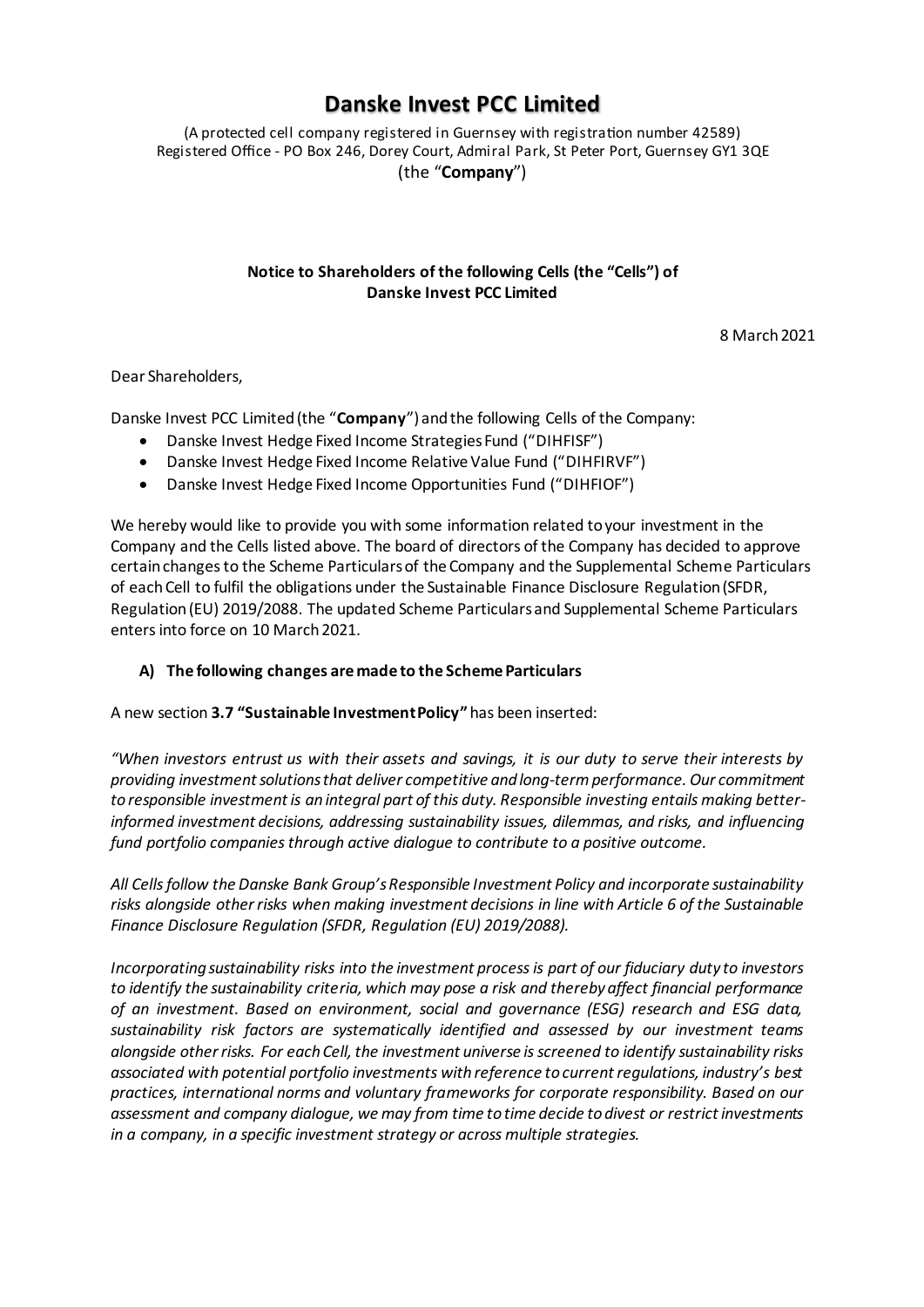*As sustainability risks may have financial impacts, they are incorporated into the investment process for all Cells. Although duly mapped, identified and managed in the investment processes, the following elements can affect the degree to which sustainability risks are likely to impact the returns of a Cell:*

- *• Sustainability risks are often complex, multidisciplinary and interlinked, which can make it difficult to assess in their entirety*
- *• Sustainability risks, such as risks stemming from changes in physical climate, political action, societal expectation, consumer demand or technological development, can be driven by megatrends that are large in scope and magnitude or occur at an unanticipated pace, which may not be reflected to a full extent when investment decisions are made*
- *• A lack of environmental, social, governance (ESG) comprehensive or standardized data can make it difficult to uncover all sustainability risks or to base investment decisions on faulty grounds*
- *• The sustainability risk assessments can be inaccurate, which may cause the Cell to buy investments that are exposed to greater sustainability risks than anticipated, or to miss investment opportunities, or buy or sell investments at a sub-optimal time*
- *• The impact of sustainability risks can increase in magnitude in combination with other risks, especially in relation with market, credit, liquidity, emerging and frontier markets, active management, concentration and tax risks.*

*In order to meet Danske Bank Group's sustainability positions and investors' ethical and sustainability aspirations, certain industry sectors, and companies may also be excluded from the Cells' investment universe. All Cells exclude companies involved in controversial weapons, tar sands, thermal coal and tobacco, as well as companies involved in ESG related controversies, practices or whose activities considered unacceptable seen from a Nordic norms perspective. For more information about Danske Bank Group's investment restrictions, go to danskeinvest.com.*

*Our restriction criteria does not apply to investments in structures products, derivatives and external funds."*

A new section **4.9 "Sustainable Risk"** has been inserted:

*"An environmental, social or governance event or condition that, if it occurs, could cause an actual or a potential material negative impact on the value of the investment."*

## **B) The following change are made to each Cells Supplemental Scheme Particulars**

Before the section "Risk Factors" a new section **"Responsible Investment Policy"** has been inserted:

*"The Cell follows Danske Bank Group's Responsible Investment Policy. See section 3.7 (page 7) of the Principal Particulars."*

## **C) Impending Adoption of Mandatory Disclosure Rules in Guernsey**

The following definition of Mandatory Disclosure Rules ("MDR") has been added to the Scheme Particulars: